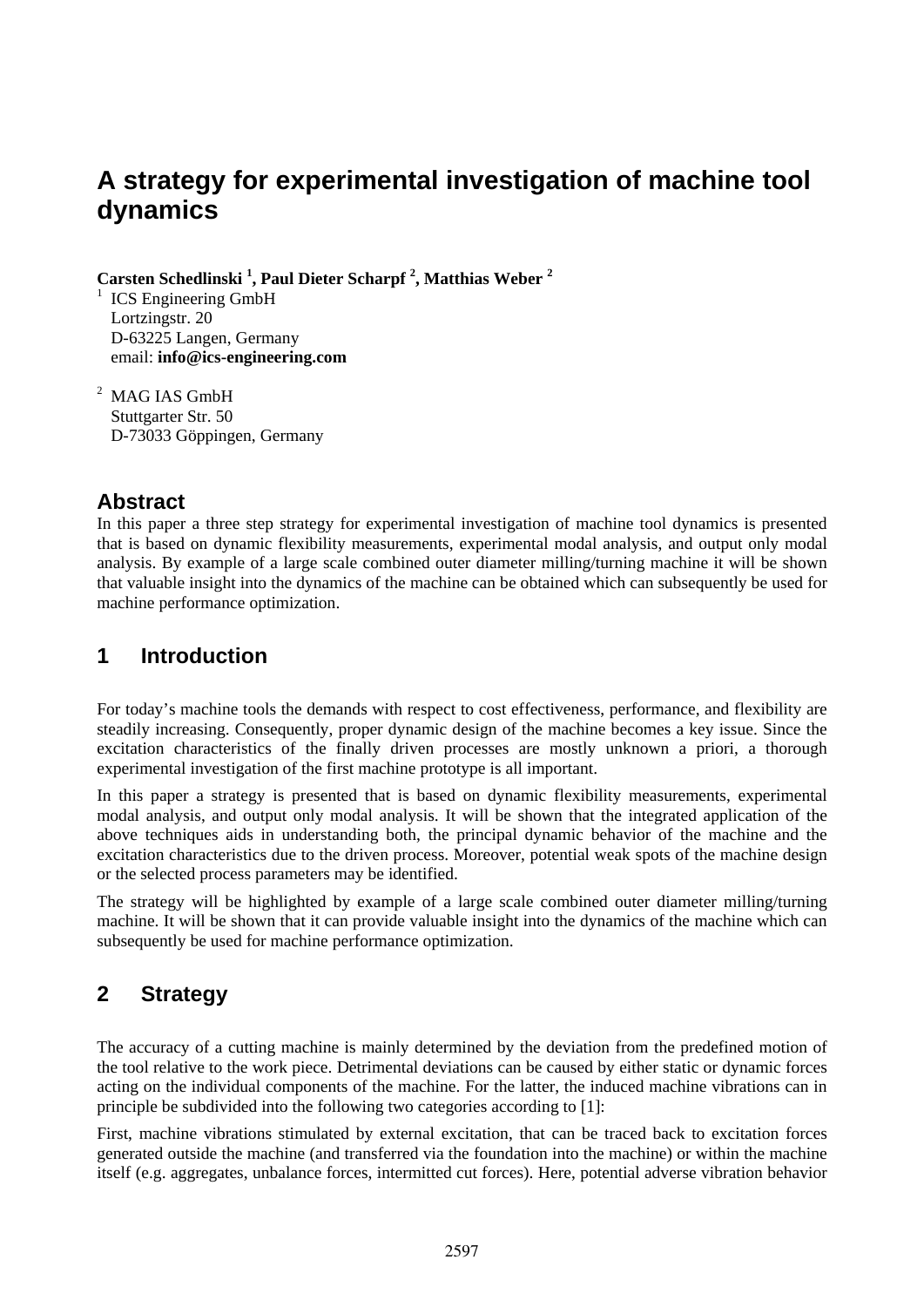may occur when the external excitation frequencies coincide with resonances of the machine (increased flexibility of the machine).

Second, under unfavorable phase position conditions between tool and work piece  $(< -90^{\circ}$ ), the risk of self-excitation arises. This so called regenerative chatter is not induced by external forces, but is driven by the interaction of the dynamic flexibility of the machine and the machining forces. The flexibility behavior of the machine either leads to a decay or built-up (instability) of unwanted vibrations.

In order to thoroughly investigate the dynamics of machine tools a three step strategy is applied:

- 1. dynamic flexibility measurements
- 2. experimental modal analysis
- 3. output only modal analysis

At first, absolute and relative dynamic flexibilities (inverses of the dynamic stiffnesses, i.e. displacement frequency response functions) between work piece and tool are determined. The dynamic flexibility measurements aim at pinpointing critical frequency ranges where an increased flexibility of the machine tool may lead to degraded results or even instabilities of the machining process.

In a second step, an experimental modal analysis is conducted in order to obtain detailed insight into the machine's dynamics. Furthermore, the vibration behavior in the critical frequency ranges determined in the first step can be studied in detail, and the active parts of the machine can be identified. For the experimental modal analysis measurement locations on the relevant machine components are selected such, that an animated wire frame model of the machine can sufficiently represent the relevant modes of vibration. Subsequently, frequency response functions are measured and the modal parameters (natural frequencies, modal mass, modal damping, and mode shapes) are identified.

Finally, an output only modal analysis is conducted for the relevant maneuvers of the machine based on time data sampled during the machining process. Here, the frequency content of the machining process becomes visible. Also, critical interactions between process and flexibilities of the machine can be revealed.

With the knowledge from all three steps effective counter measures may be developed later on if problems arise during operation.

#### **3 Example**

The application of the strategy shall be presented by means of an example of the large scale combined outer diameter milling/turning machine shown in figure 1. The main machine data are summarized in tables 1 and 2.

For this machine it was found during first operational runs that, in some cases, the results of the machining process were not fully satisfying. First tests then showed that the degraded results could be traced back to the first and second orders of the milling cutter at about 30 Hz and 60 Hz, respectively.

With the help of the strategy outlined above the critical features of the machine shall be revealed. Furthermore, the modes of vibration and the machine components contributing the most to the observed phenomena are to be marked out in order to develop appropriate counteractions.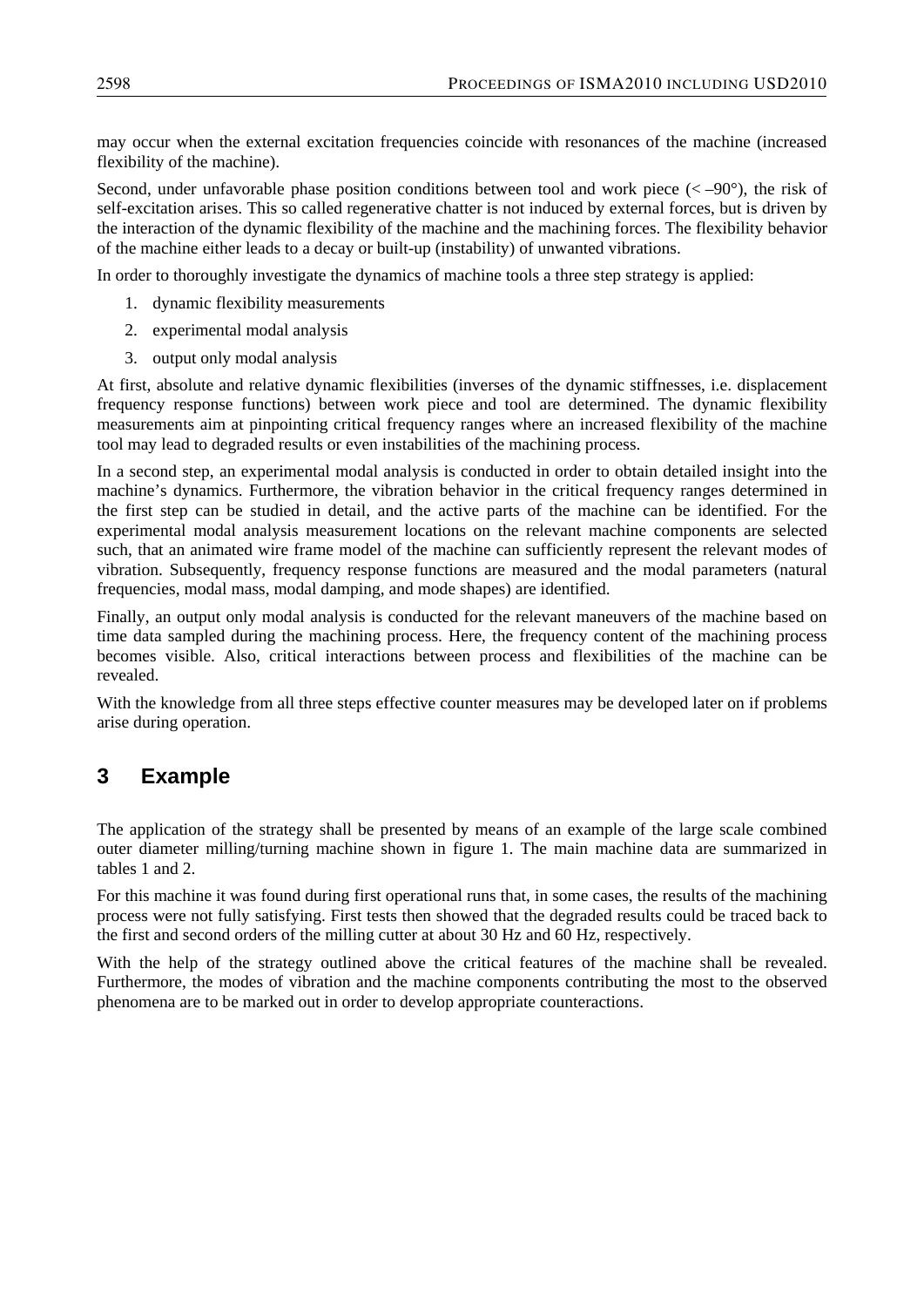

**Figure 1: Survey of NG650 machine** 

| <b>Working range</b> | <b>Overall Travel left/right [mm]</b> |
|----------------------|---------------------------------------|
| X travel             | 378/410                               |
| Z travel             | 3126/3026                             |

| <b>Table 1: Travel paths of machine</b> |
|-----------------------------------------|
|-----------------------------------------|

| <b>Parameter</b>         | <b>Spindle</b> | <b>Cutting tool, left</b> |  |
|--------------------------|----------------|---------------------------|--|
| Torque [Nm]              | 4533           | 10400                     |  |
| Speed ${\rm [min^{-1}]}$ | up to $2000$   | up to $207$               |  |
| Drive Power [kW]         | 71 (at 60% DC) | 68 (at 60% DC)            |  |

**Table 2: Machine parameters (at work piece)** 

#### **3.1 Dynamic Flexibility Measurements**

Absolute dynamic flexibilities were determined for the following components:

- Milling cutter  $(X1, Z1)$
- Work piece, middle of  $(X2, Z2)$

The positions and measurement directions are highlighted in figure 2. The excitation was applied with a special mid sized 1.1 kg heavy impulse force hammer (shown with red cap in figure 2). The response of the machine was measured with highly sensitive accelerometers, and the determined frequency response functions were integrated twice in the frequency domain to obtain the dynamic flexibilities.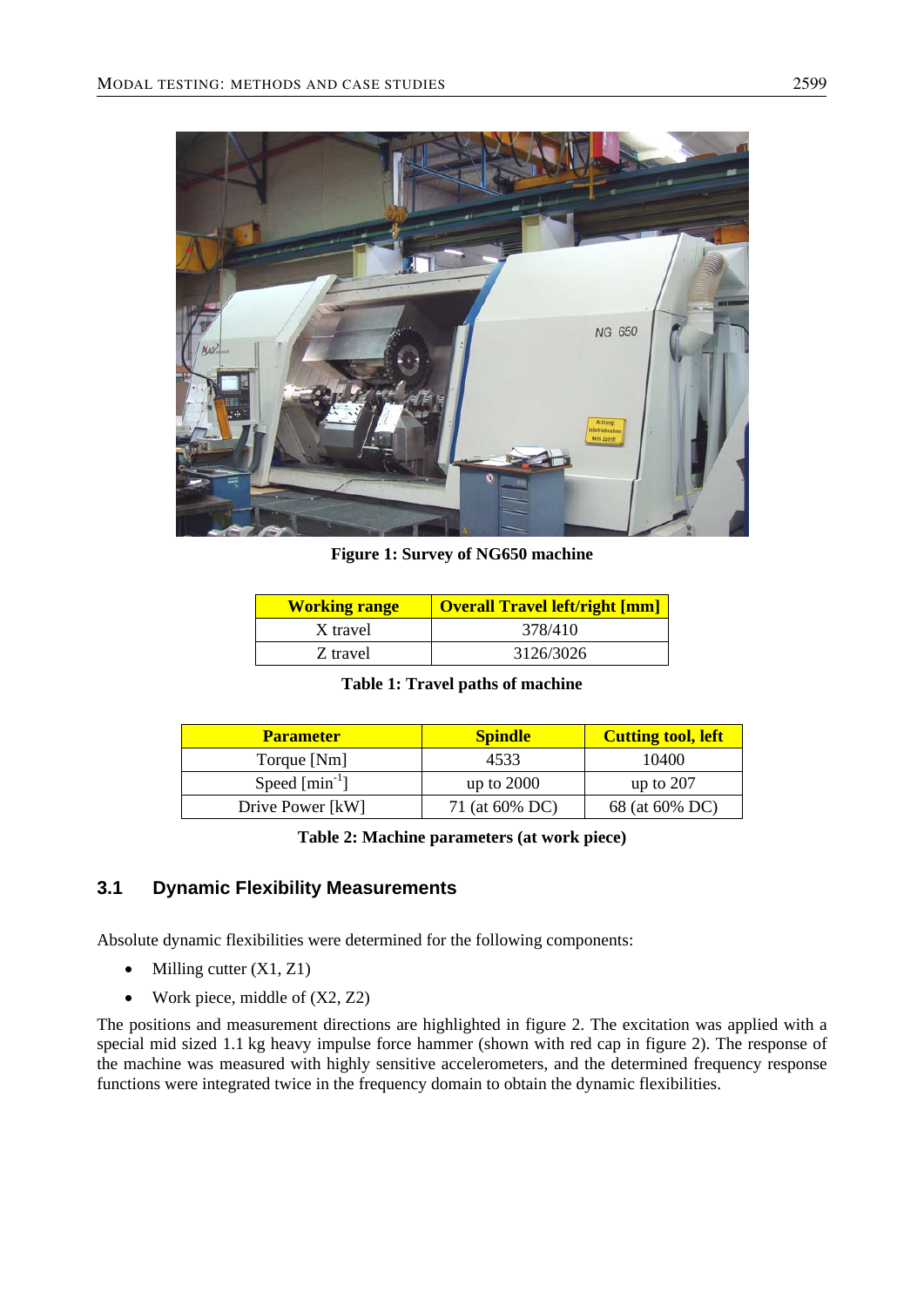

**Figure 2: Dynamic flexibility measurement** 

Figure 3 shows a typical example of a normalized dynamic flexibility result at the milling cutter in Z1 direction. The increased dynamic flexibilities below about 25 Hz are primarily driven by rigid body modes of the complete machine and are not critical.

Above this frequency range a rather constant behavior can be observed, however, some peaks – especially at 35 Hz and 75 Hz – are close to the first and second order frequencies of the milling cutter.



**Figure 3: Typical normalized absolute dynamic flexibility – milling cutter Z1**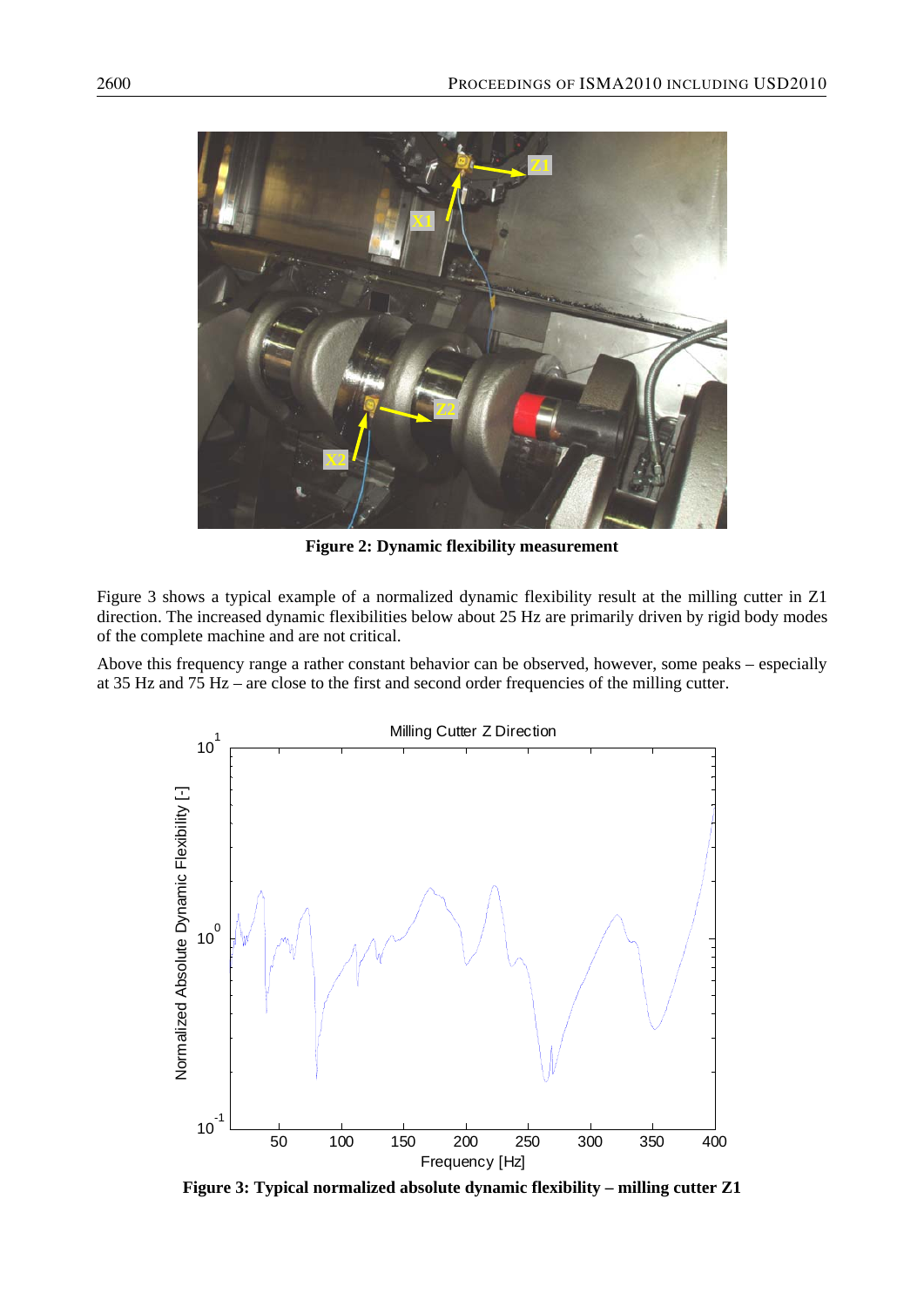For the accuracy of the machining process itself the relative dynamic flexibilities between tool and work piece are most relevant. Thus, relative dynamic flexibilities were determined based on the measured absolute dynamic flexibilities by proper summation/subtraction of the absolute point and cross dynamic flexibilities (eccentricities were neglected) according to equation (1). A typical normalized result is shown in figure 4, again for the Z direction of the machine.

$$
h^{\text{rel}} = h_{11}^{\text{abs}} - h_{12}^{\text{abs}} - h_{21}^{\text{abs}} + h_{22}^{\text{abs}}
$$
 (1)

with

 $h^{\text{rel}}$  relative dynamic flexibility

 $h_{ij}^{abs}$  absolute point and cross dynamic flexibilities (i, j = 1,2)

At first, it can be noted that in the frequency range of the rigid body modes no increased flexibilities are found anymore. They have canceled out for the relative dynamic flexibilities (no relative motion between tool and work piece). The increased dynamic flexibilities in the critical frequency ranges around 30 Hz and 60 Hz are still present and rather prominent indicating that an excitation of these frequency ranges may lead to degraded machining results.



**Figure 4: Typical normalized relative dynamic flexibility – Z direction** 

#### **3.2 Experimental Modal Analysis**

For experimental modal analysis 52 measurement nodes were selected according to the wire frame test model shown in figure 5. Excitation was applied at four different locations (references) with the modal hammer already used for the dynamic flexibility measurements (see also figure 2). The responses were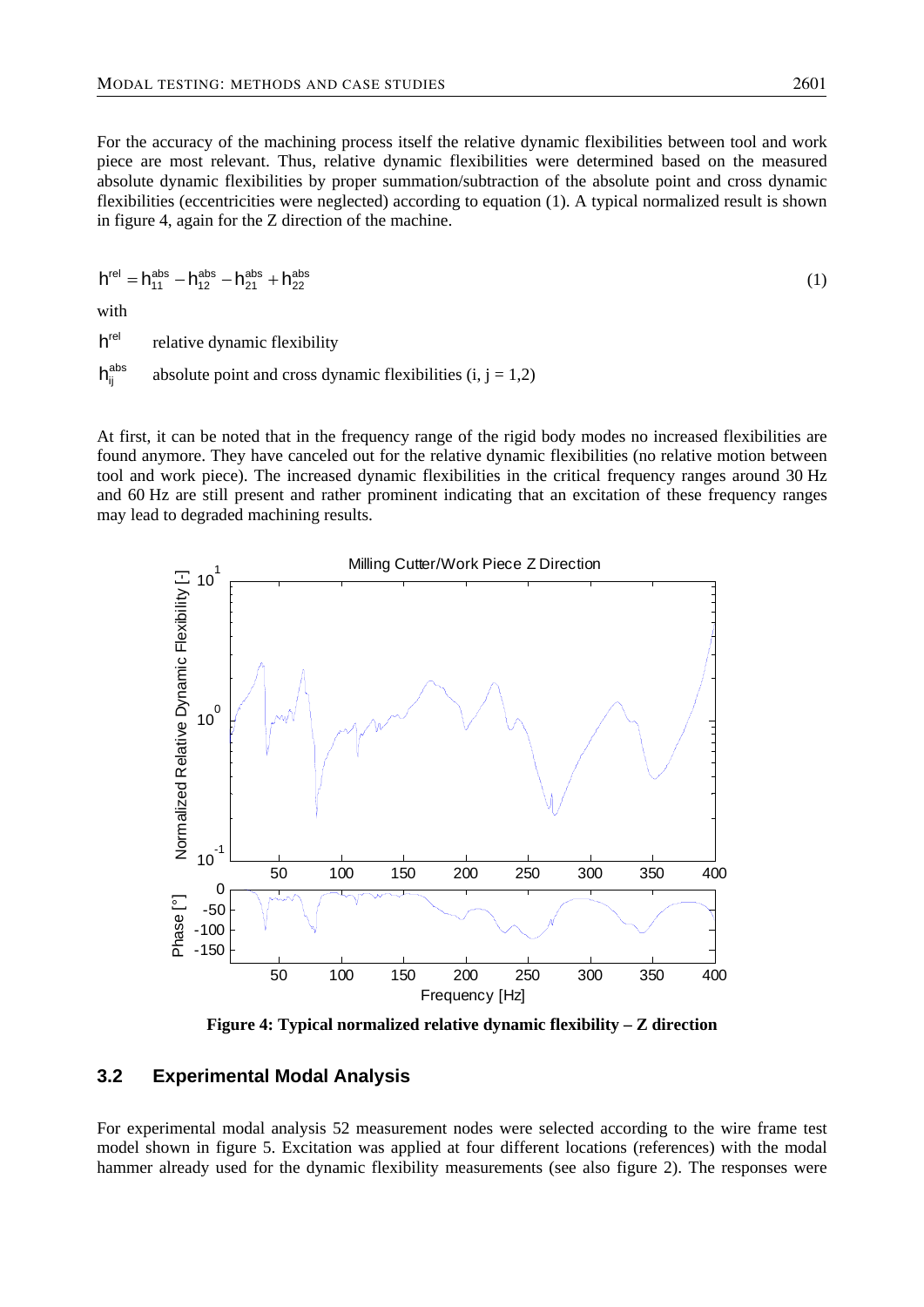measured with a roving set of highly sensitive triaxial accelerometers in a frequency range up to 400 Hz with a frequency resolution of 0.25 Hz.



**Figure 5: Test model for experimental modal analysis** 

Typical frequency response functions (FRFs) are shown in figure 6 (imaginary parts of acceleration FRFs) in the most relevant frequency range up to 100 Hz. A rather high modal density and partly high damping can be observed.



**Figure 6: Typical frequency response**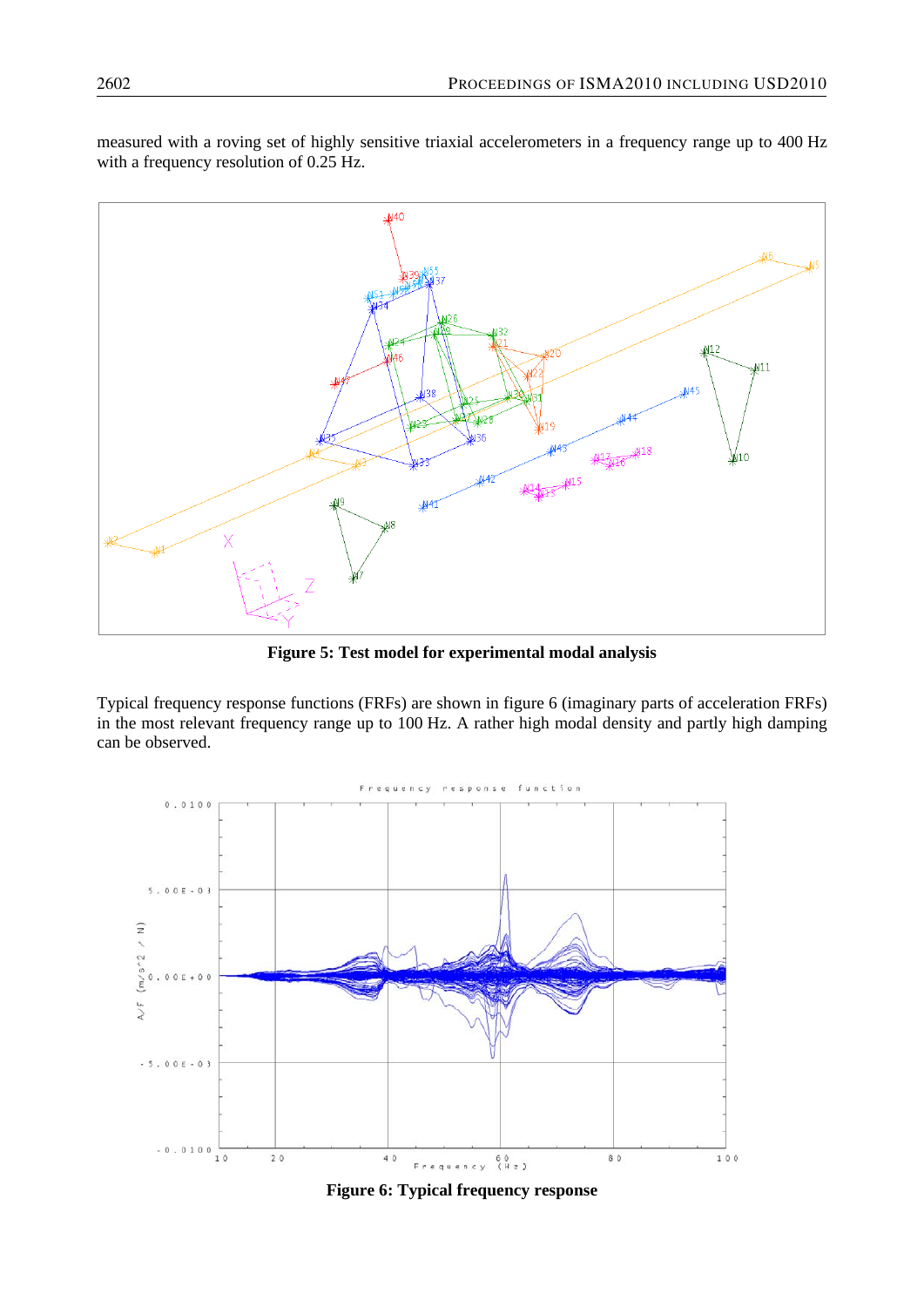The experimental modal analysis provided 17 modes up to about 80 Hz. Table 3 lists the results and figure 7 shows the Auto-MAC of the mode shapes. Because of the rather high modal density only those results were retained that could be identified in a stable and reliable manner. The corresponding mode shapes can be regarded as representative for the respective frequency ranges.

The mode shapes can be subdivided into five categories:

- 1. rigid body motion
- 2. translation of Z slide in Z direction, tilting of X slide motor about Z
- 3. tilting of X slide motor about Z (in Y direction)
- 4. rotation of X slide/cutter about X
- 5. rotation of X slide/cutter about Y

Potentially critical are categories 2 to 4 since they lie well within the frequency range excited by the cutter.

| Nr.            | Freq.<br>[Hz] | Damp.<br>[%] | <b>Description</b>                                                      |
|----------------|---------------|--------------|-------------------------------------------------------------------------|
| 1              | 13.02         | 3.32         | rigid body motion                                                       |
| $\overline{2}$ | 14.96         | 9.52         | $\mathbf{H}$                                                            |
| 3              | 17.16         | 2.80         | $^{\prime\prime}$                                                       |
| $\overline{4}$ | 18.49         | 7.66         | $^{\prime\prime}$                                                       |
| 5              | 20.10         | 2.72         | $^{\prime\prime}$                                                       |
| 6              | 22.57         | 2.47         | $^{\prime\prime}$                                                       |
| $\overline{7}$ | 33.25         | 1.85         | translation of Z slide in Z direction, tilting of X slide motor about Z |
| 8              | 34.72         | 4.95         | $^{\prime}$                                                             |
| 9              | 37.93         | 2.06         | $\pmb{\mathsf{H}}$                                                      |
| 10             | 45.37         | 1.33         | tilting of $X$ slide motor about $Z$ (in $Y$ direction)                 |
| 11             | 46.90         | 1.18         | $\mathbf{H}$                                                            |
| 12             | 48.27         | 0.61         | $^{\prime\prime}$                                                       |
| 13             | 54.89         | 2.09         | rotation of X slide/cutter about X                                      |
| 14             | 58.57         | 1.66         | $^{\dagger}$                                                            |
| 15             | 60.84         | 1.52         | $^{\dagger}$                                                            |
| 16             | 70.86         | 1.61         | rotation of X slide/cutter about Y                                      |
| 17             | 80.13         | 1.27         | $^{\prime\prime}$                                                       |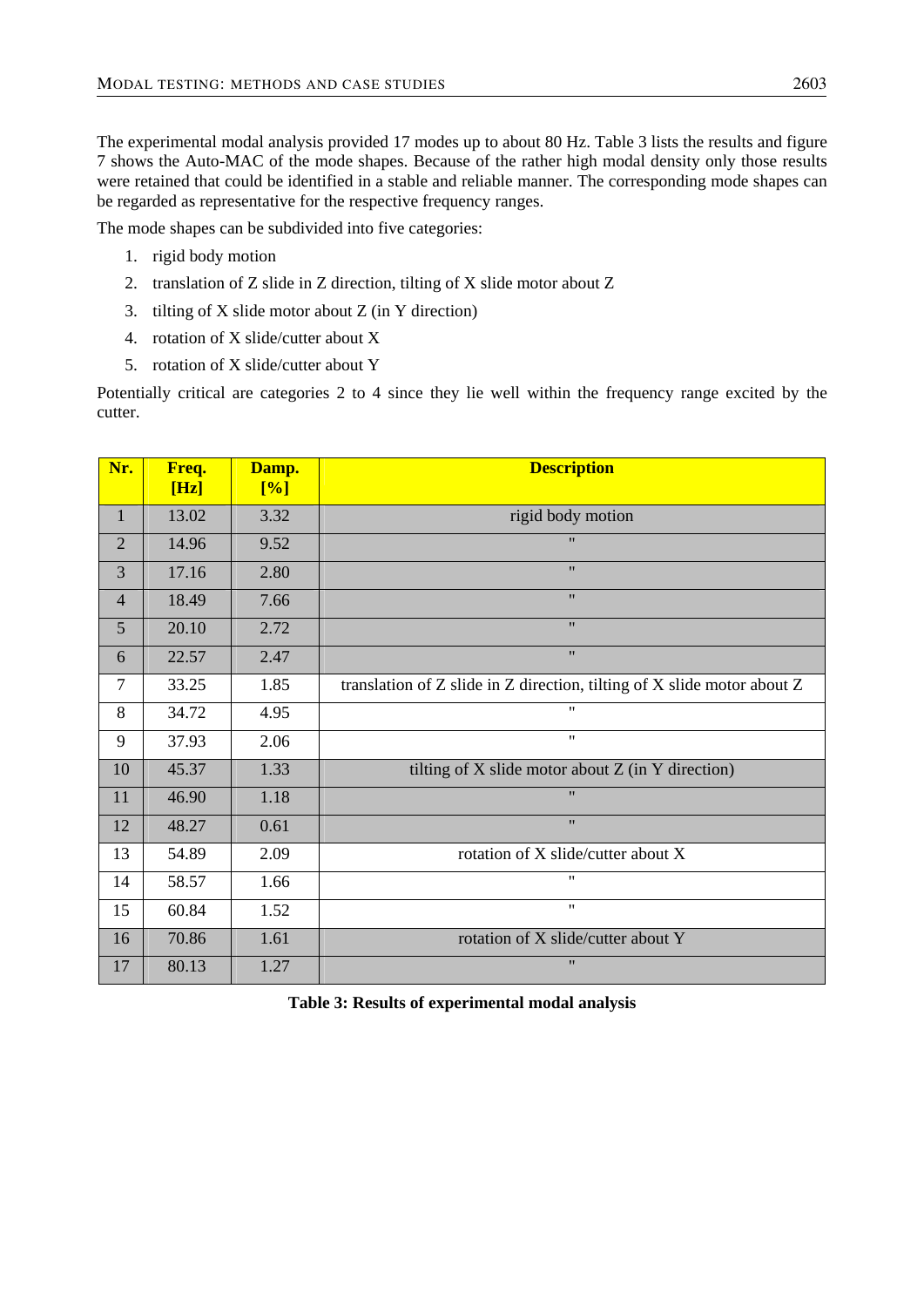

**Figure 7: Auto-MAC of identified mode shapes** 

#### **3.3 Output Only Modal Analysis**

For the operational analysis the test model was reduced to nine triaxial and six uniaxial measurement nodes according to figure 8. Multiple milling runs were performed with a dummy work piece applying different parameters for the milling process (figure 9), and time data were sampled (figure 10).



**Figure 8: Reduced test model with measured directions**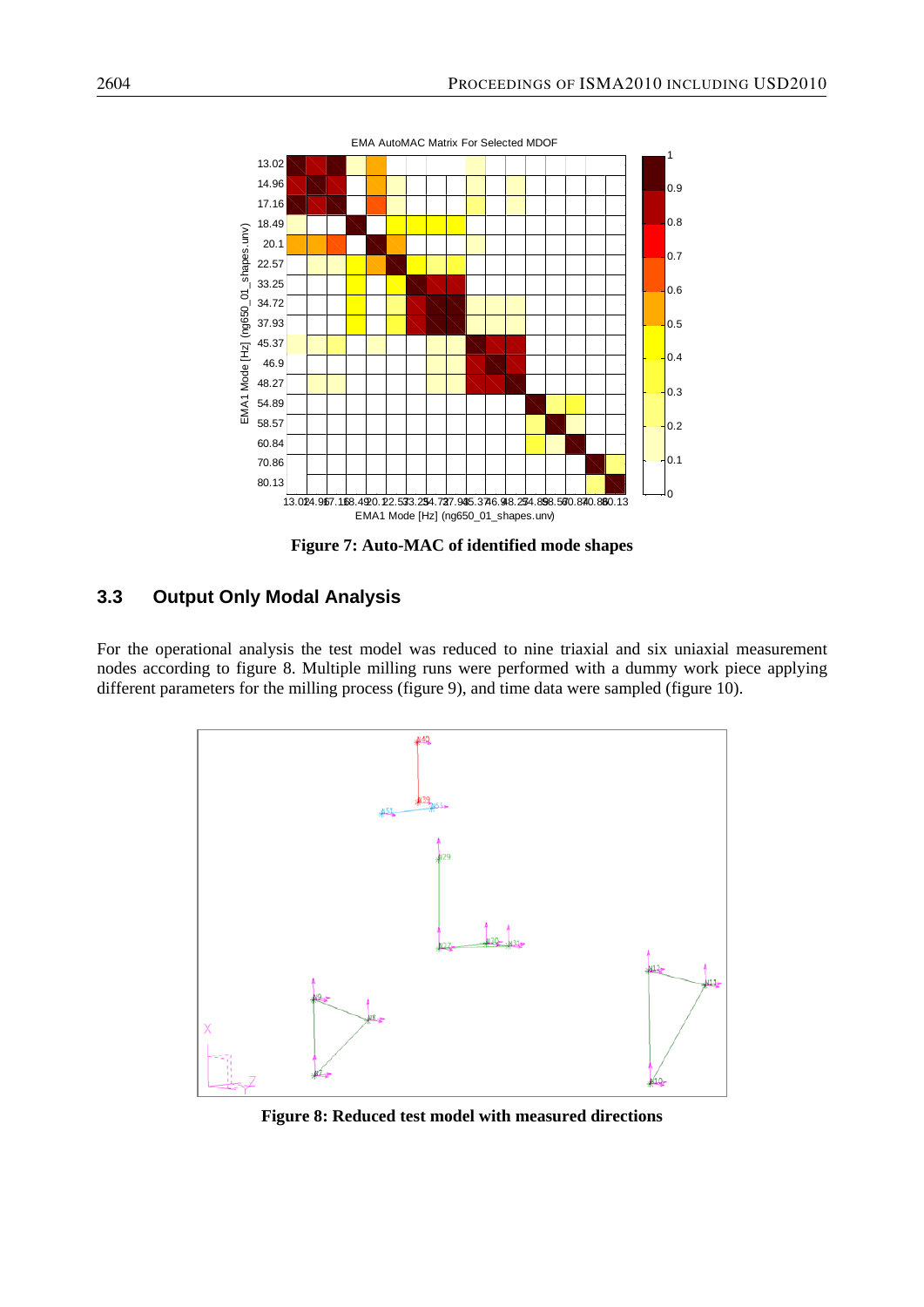

**Figure 9: Survey of operational test** 





At first, spectra were estimated for the measured accelerations. The spectra were then integrated to displacements in the frequency domain. A typical result is shown in figure 11 for the X slide up to 100 Hz. It can be noticed that only the first and second orders of the milling cutter excitation ( $\approx$ 31 Hz and  $\approx$ 62 Hz) are relevant. The peaks below 20 Hz fall well in the range of the rigid body modes and are not critical for the machining result.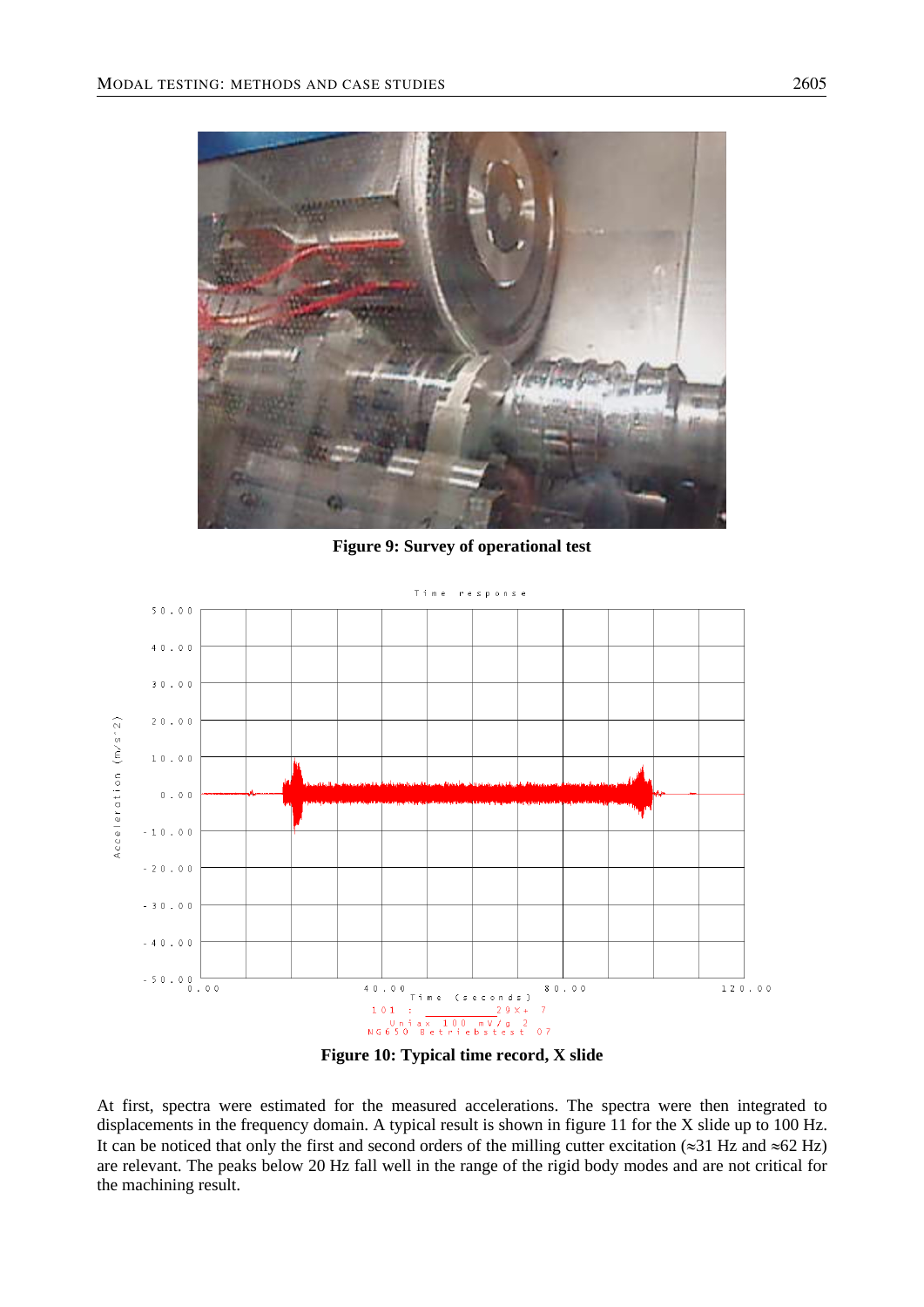

**Figure 11: Displacement spectra up to 100 Hz on X slide, 5mm feed** 

The data were then evaluated with output only modal analysis techniques (see also [2]) in order to identify operational mode shapes. Table 4 lists the results and figure 12 shows the Auto-MAC of the mode shapes. Here, three categories of modes are relevant according to table 4 that correlate well with the findings from the experimental modal analysis.

Potentially critical are categories 1 to 3 since they exhibit the largest contribution according to the displacement spectra shown above.

| No.            | Freq.<br>[Hz] | Damp.<br>[%] | <b>Description</b>                               |
|----------------|---------------|--------------|--------------------------------------------------|
|                | 30.90         | 0.13         | motion in $X$ and tilting of $X$ slide about $Y$ |
| $\overline{2}$ | 40.42         | 3.62         | tilting of X slide motor                         |
| 3              | 45.78         | 0.80         | $^{\prime\prime}$                                |
| $\overline{4}$ | 61.74         | 0.03         | tilting of X slide about Y                       |

**Table 4: Results of output-only modal analysis**